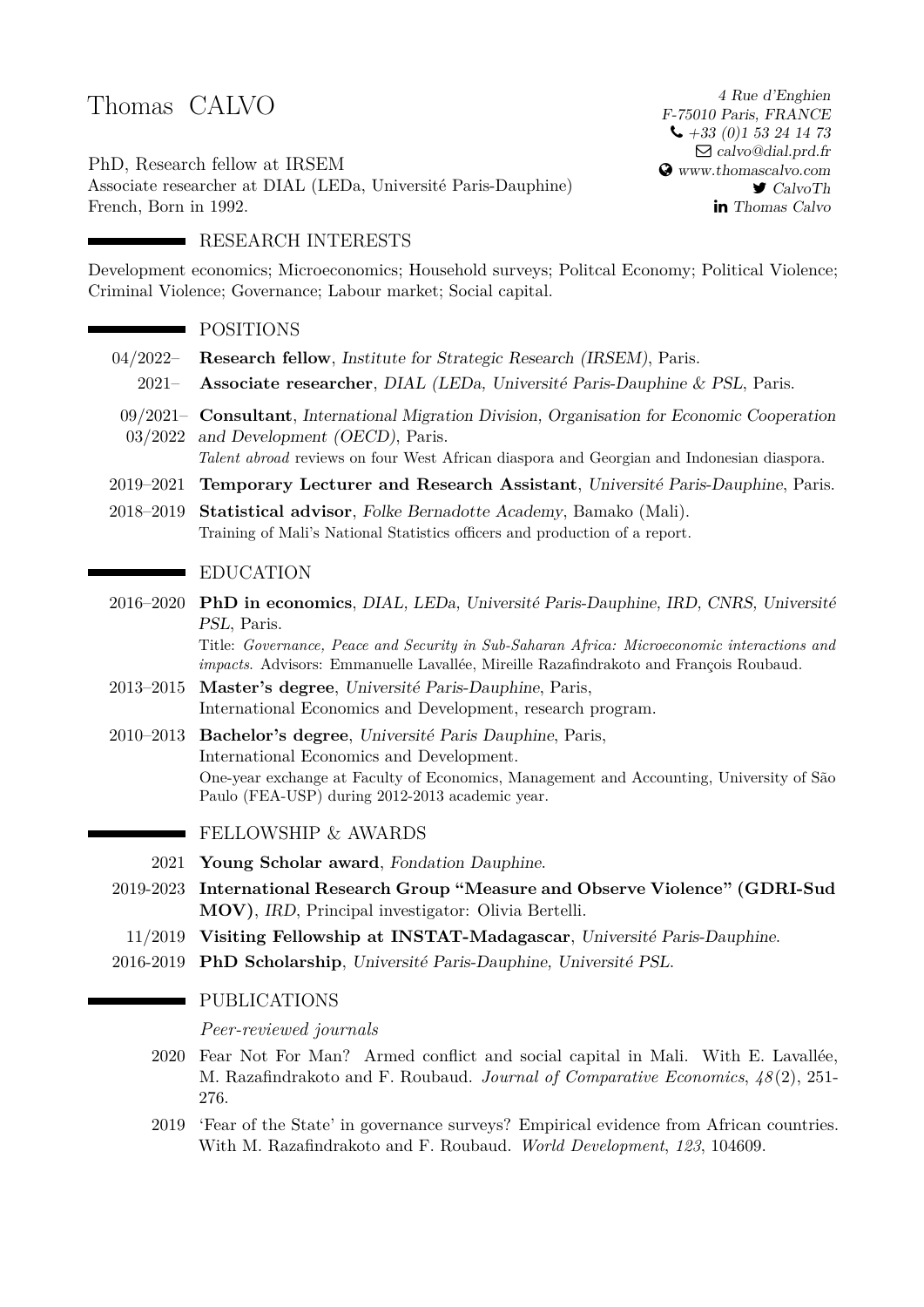*Work in progress*

Crime in Madagascar: Coping with fear and victimisation on the labour market.

Measuring experiences of and opinions on insecurity in Mali: A list experiment. With O. Bertelli, E. Lavallée, M. Mercier and S. Mesplé-Somps

Army arrangement? Armed conflict and support for democracy in Mali. With E. Lavallée, M. Razafindrakoto, F. Roubaud and A. Sougané.

Trust no more? Armed conflict and trust in institutions in Mali. With E. Lavallée, M. Razafindrakoto, F. Roubaud and A. Sougané.

*Other publications (selection)*

- 2022 Causes économiques des guerres civiles : une revue de la littérature. With M. Mercier. *Statéco* (116), Forthcoming
- 2022 *Panorama de l'émigration sénégalaise*. Talents à l'étranger, OECD Publishing: Paris.
- 2022 *Talent abroad: A review of Ghanaian emigrants*. Talent abroad, OECD Publishing: Paris (*Forthcoming*).
- 2019 *Dynamiques des Violences, de la Paix et de la Sécurité au Mali entre 2014 et 2018*. With S. Cissé, A. Coulibaly, I. Diabaté, E. Ag Hamahady, A. Koné, S. Haidara, S. Traoré, M. F. Tounkara, M. Razafindrakoto, and F. Roubaud. Bamako: INSTAT-Mali.
- 2017 *Potential Avenues to Increase Government Investment In Health In Afghanistan: Fiscal Space Analysis*. Afghanistan Ministry of Public Health.
- 2016 *L'état de la gouvernance, de la paix et de la sécurité à Madagascar en 2015. Rapport d'analyse du module GPS-SHaSA*. With F. Rakotomanana, I. Rakotondradany, M. Razafindrakoto, N. Razakamanana and F. Roubaud. Institut National de la Statistique Madagascar, DIAL-IRD.

#### TEACHING

- 2021–2022 **Interventions**, Université Paris-Dauphine & Universidade Federal do Rio de Janeiro (UFRJ), Paris & Rio de Janeiro. One course intervention in "*Survey techniques: theory and applications*" & "*Development economics and policy*" at Master's level.
- 2019–2021 **Applied Econometrics Advanced**, Paris School of International Affairs (PSIA), Sciences Po Paris, Paris. Master's level. First and second semester.
- 2016–2021 **Macroeconomics**, Université Paris-Dauphine, Paris. Second year undergraduates. Second semester.
- 2018–2020 **Introduction to methods of public policy impact evaluation**, Université PSL, Université Paris-Dauphine, Paris School of Economics. MOOC on the FUN-MOOC plateform. Production and editing of video case studies and online tutor. First semester.
- Nov. 2018 **Gouvernance, Peace and Security School**, Various institutions, Bamako (Mali). Training to GPS-SHaSA survey modules, data analyses and production of publications.

#### REFEREE WORK

*Revue d'économie du développment*; *Democratization*; *Revue d'économie politique*. Scientific coordinator of *Stateco* n. 116 special issue: "Governance, Peace and Security: what measures for what results?"

#### **CONFERENCES**

2022 European Public Choice Society annual conference (EPCS/Universidade do Minho, Portugal).